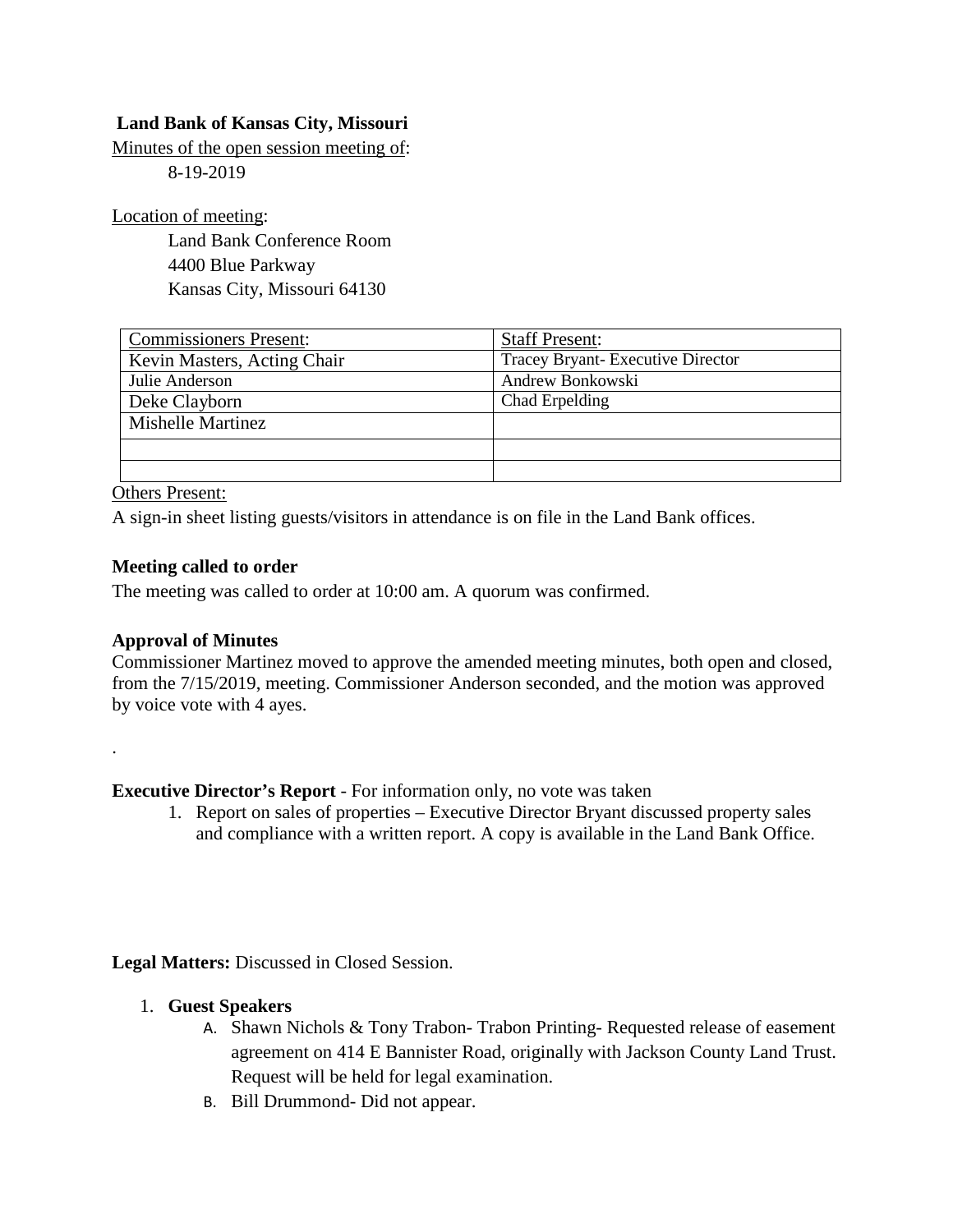C. Abigail Judah from Legal Aid & rehabber Larry Myer requested for the Assignment of the Deed of Trust on  $5434 \to 27<sup>th</sup>$  Ter to the Blue Valley Neighborhood Association. Commissioner Martinez made a motion to approve the assignment of the Deed of Trust on  $5434 \mathrm{E} 27^{\mathrm{th}}$  Ter to the Blue Valley Neighborhood Association. Commissioner Anderson seconded the motion, passed by a voice vote of 4 ayes.

## **Closed Session**

Commissioner Anderson moved to go into closed session pursuant to Section 610.021 RSMo., to consider real estate transactions and privileged communication between the Land Bank Commission and its attorney. Commissioner Clayborn seconded the motion and it was approved by roll call vote, 4 ayes.

The Commissioners returned to open session – motioned by DC  $\&$  seconded by JA. The motion passed by roll call vote, 4 ayes.

#### **New Business:**

**Policy, Procedures, & Resolutions**:

## **Consideration of Sales of Properties**

#### **Commissioners**

Kevin Masters ("KM") – Present Mishelle Martinez ("MM") - Present Julie Anderson ("JA") –Present Deke Clayborn ("DC") – Present

#### **Consent Agenda**

Commissioner MM moved to approve items 1-7. Motion was seconded by DC and approved by a voice vote, 4 ayes.

|    | <b>Presentation Agenda</b> |                          |                                |               |               |             |  |
|----|----------------------------|--------------------------|--------------------------------|---------------|---------------|-------------|--|
|    | <b>Address</b>             | <b>Name</b>              | <b>Motion</b><br><b>Action</b> | <b>Movant</b> | <b>Second</b> | <b>Vote</b> |  |
|    | 1010 Fuller Ave            | Graciela Ponce<br>Garcia | Reject                         | JA            | <b>MM</b>     | 4 Ayes      |  |
| 2. | 2440 Askew Ave             | David & Shanti<br>Morgan | Reject                         | <b>MM</b>     | JA            | 4 Ayes      |  |
| 3. | 2442 Askew Ave             | David & Shanti<br>Morgan | Reject                         | <b>MM</b>     | JA            | 4 Ayes      |  |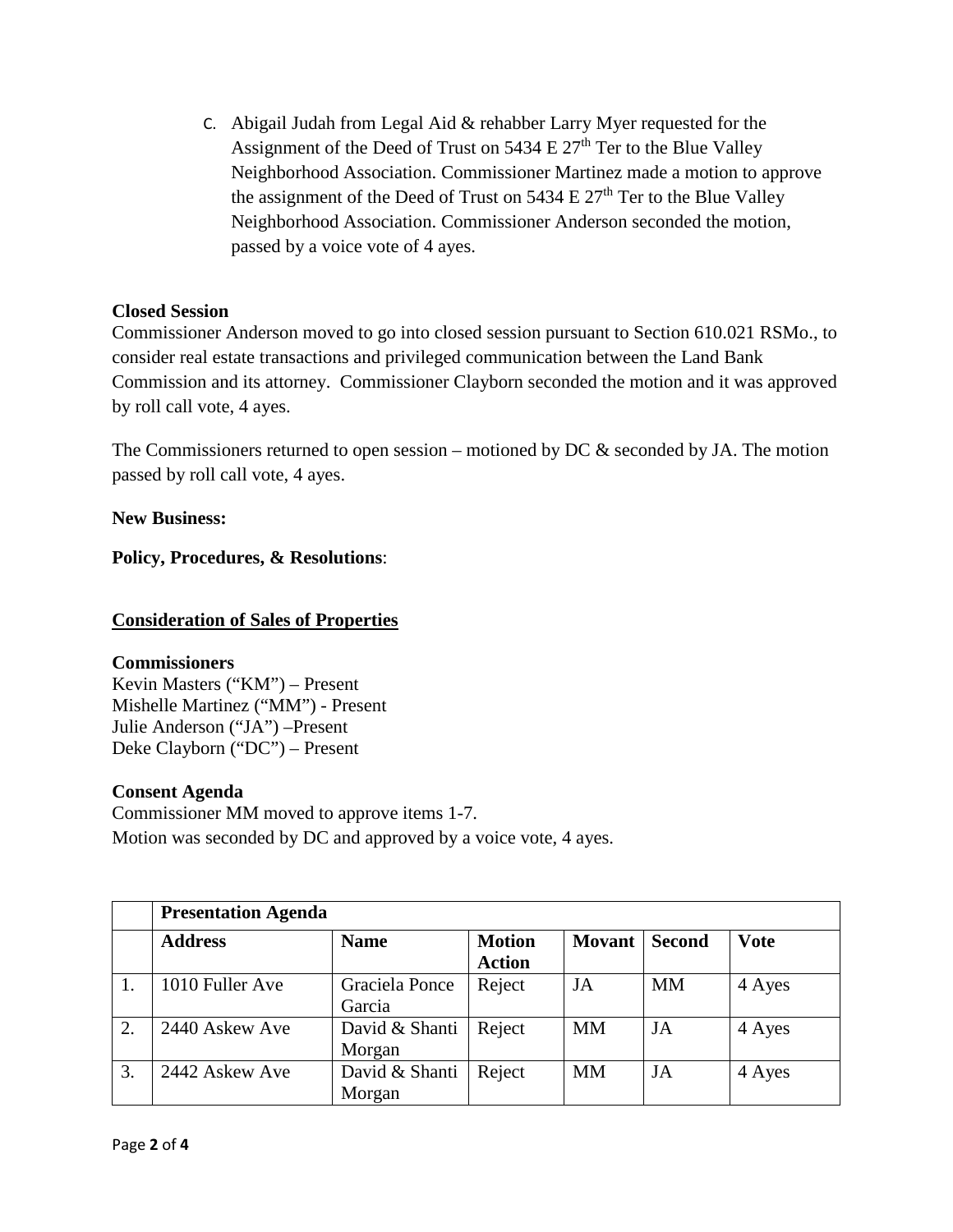| 4. | 2825 Cypress Ave   | Jorge & Diana<br>Arcila                                          | Reject   | DC        | <b>MM</b> | 4 Ayes |
|----|--------------------|------------------------------------------------------------------|----------|-----------|-----------|--------|
| 5. | 2826 Elmwood Ave   | Jorge & Diana<br>Arcila                                          | Reject   | DC        | <b>MM</b> | 4 Ayes |
| 6. | 2829 Cypress Ave   | Jorge & Diana<br>Arcila                                          | Reject   | DC        | <b>MM</b> | 4 Ayes |
| 7. | 3419 Highland Ave  | Terry Glenn                                                      | Approved | <b>MM</b> | JA        | 4 Ayes |
| 8. | 3603 Elmwood Ave   | Maria Elena<br>Macias                                            | Approved | <b>MM</b> | JA        | 4 Ayes |
| 9. | 4009 Park Ave      | Genna Hubbard                                                    | Approved | DC        | <b>MM</b> | 4 Ayes |
| 10 | 4009 Park Ave      | A.P.<br>Investements &<br><b>Estates</b>                         | Rejected | DC        | <b>MM</b> | 4 Ayes |
| 11 | 4316 Cleveland Ave | <b>Jose Torres</b><br>Molina &<br>Divna<br>Hernandez<br>Bermudez | Approved | <b>JA</b> | <b>MM</b> | 4 Ayes |
| 12 | 4318 Cleveland Ave | <b>Jose Torres</b><br>Molina &<br>Divna<br>Hernandez<br>Bermudez | Approved | <b>JA</b> | <b>MM</b> | 4 Ayes |
| 13 | 7102 Wabash Ave    | Teresa A.<br>Taylor                                              | Rejected | <b>MM</b> | DC        | 4 Ayes |

# **Tabled Applications**

|                  | <b>Address</b>                               | <b>Name</b>   | <b>Motion</b><br><b>Action</b> | <b>Movant</b> | <b>Second</b> | <b>V</b> ote |
|------------------|----------------------------------------------|---------------|--------------------------------|---------------|---------------|--------------|
| 1.               | $2910 \text{ E } 12^{\text{th}} \text{ St }$ | Monarch       | Approved                       | JA            | DC            | 4 Ayes       |
|                  |                                              | Glass Studio  |                                |               |               |              |
| 2.               | $2912 E 12^{th} St$                          | Monarch       | Approved                       | JA            | DC            | 4 Ayes       |
|                  |                                              | Glass Studio  |                                |               |               |              |
| 3.               | 2914 E $12^{th}$ St                          | Monarch       | Approved                       | JA            | DC            | 4 Ayes       |
|                  |                                              | Glass Studio  |                                |               |               |              |
| $\overline{4}$ . | 6611 E US 40 Hwy                             | Monheiser     | Approved                       | DC            | <b>MM</b>     | 4 Ayes       |
|                  |                                              | Land          |                                |               |               |              |
|                  |                                              | Holdings LLC  |                                |               |               |              |
| 5.               | 9432 Grand Ave                               | Stacey Carr & | Approved                       | <b>MM</b>     | DC            | 4 Ayes       |
|                  |                                              | Franchesca    |                                |               |               |              |
|                  |                                              | Carr          |                                |               |               |              |
| 6.               | 9432 Grand Ave                               | Kevin Moore   | Reject                         | <b>MM</b>     | DC            | 4 Ayes       |
|                  |                                              |               |                                |               |               |              |